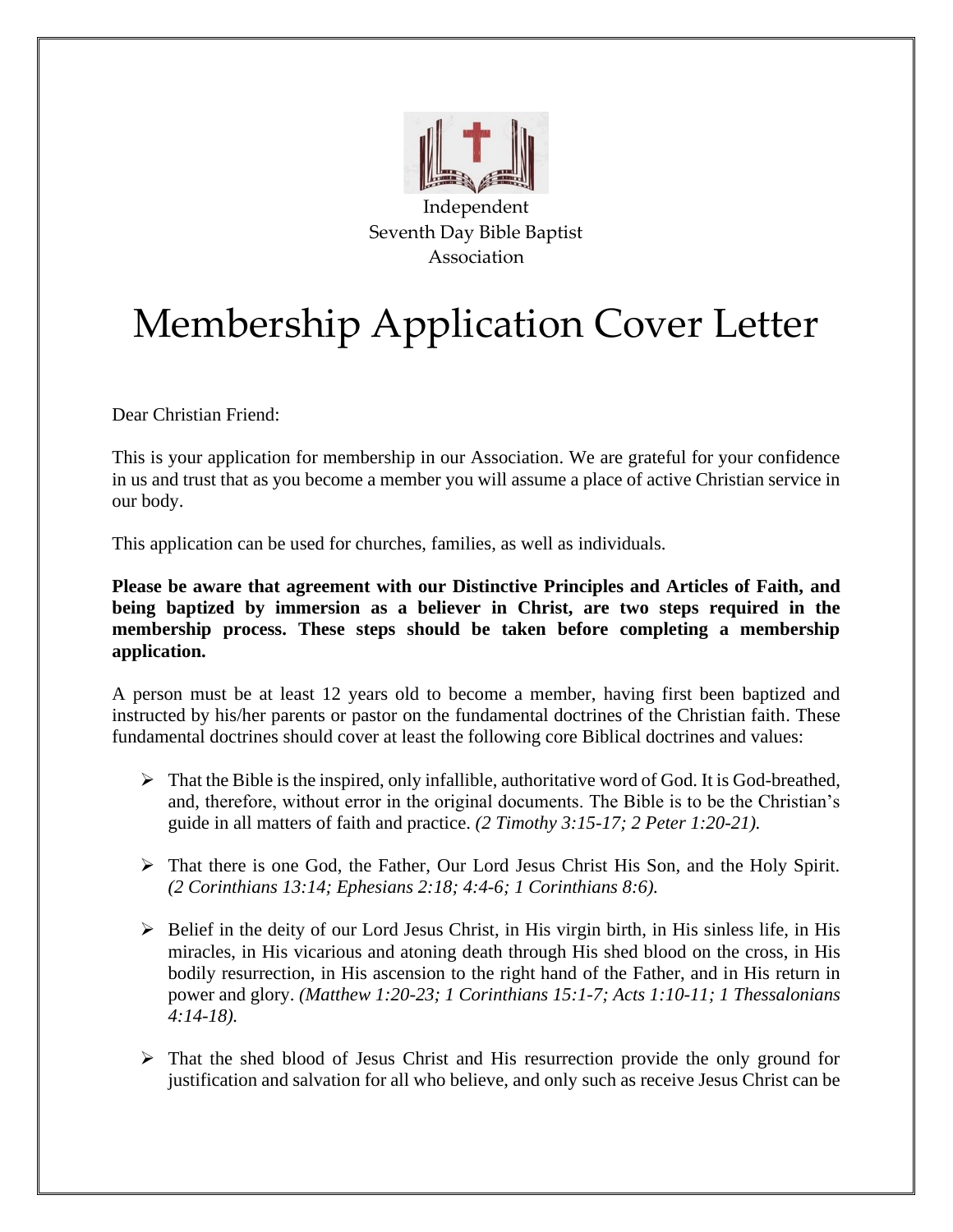born of the Holy Spirit, and thus become children of God. (*1 Peter 1:18-19; Acts 4:12; John 1:12, Ephesians 2:4-5).*

- ➢ That regeneration by the Holy Spirit is absolutely necessary for the salvation of lost and sinful man. *(Titus 3:4-7; 1 Corinthians 12:13).*
- $\triangleright$  Belief in the present ministry of the Holy Spirit, by whose indwelling the Christian is able to live a godly life. *(John 16:7-14; Galatians 5:16-26).*
- $\triangleright$  Belief in the resurrection of both the saved and the lost; the saved to the resurrection of life, and the lost to the resurrection of damnation. *(John 5:25, 28-29; Daniel 12:1-2; Revelation 20:11-15).*
- ➢ Belief in the spiritual unity of believers in our Lord Jesus Christ. *(Romans 12:4-5; John 17:21-23).*
- $\triangleright$  Support for the local church, her witness to the whole world, the appropriate use of spiritual gifts, and the observance of the ordinances of baptism and the Lord's Supper. *(Matthew 28:19-20; 1 Corinthians 12-14; Romans 6:4; 1 Corinthians 11:25-29).*

The above points of faith should be clearly understood by all who have been baptized by immersion into Christ, as these are the fundamental truths of the universal Christian Church. Beyond this, it is important that those who choose to join the Independent Seventh Day Baptist Association also understand our Distinctive Principles and Articles of Faith as a people. These are described below:

## **Distinctive Principles**

We hold these distinctive Baptist principles:

- 1. The absolute Lordship of Christ
- 2. The supreme authority of the Holy Scriptures
- 3. The competency of the individual soul (freedom of conscience)
- 4. The necessity of regeneration for church membership and baptism
- 5. The complete separation of church and state
- 6. The autonomy of the local church (congregational polity/priesthood of all believers)

#### **Articles of Faith**

We uphold the following fundamental pillars of the Early Christian Church:

1. Scripture: We believe the Bible to be the inerrant and infallible Word of God; the foundation of all doctrine, the basis of all reform, and the Christian's sole rule of faith and practice. *(2 Timothy 3:15-17; 2 Peter 1:20-21).*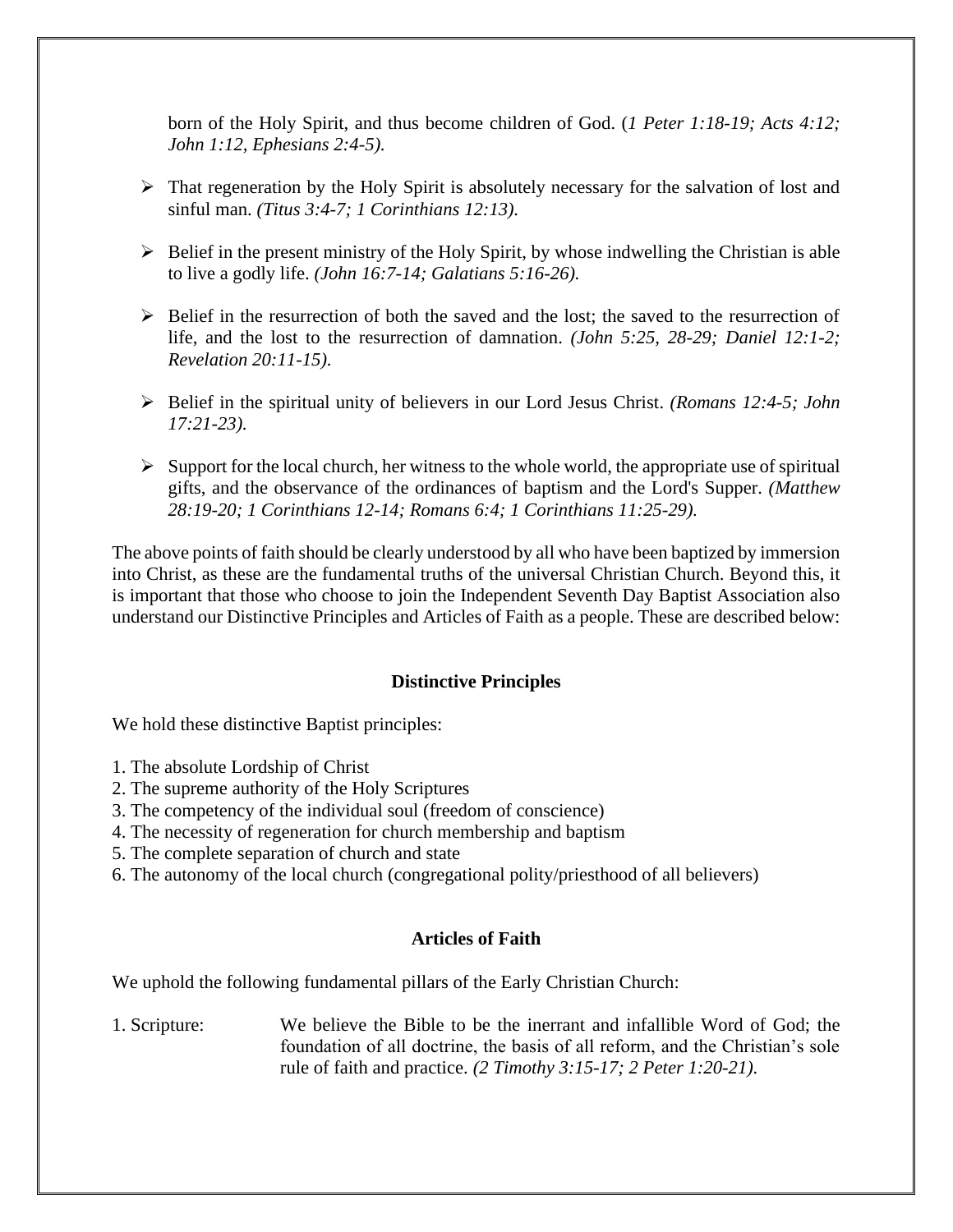| 2. Salvation:         | We believe that salvation is the free gift of God through our Lord Jesus<br>Christ; and that sinners are saved by God's grace alone, through faith alone,<br>and not by works. (Ephesians 2:8-9; Galatians 2:16).                                                                                                                                                                                                                                                               |
|-----------------------|---------------------------------------------------------------------------------------------------------------------------------------------------------------------------------------------------------------------------------------------------------------------------------------------------------------------------------------------------------------------------------------------------------------------------------------------------------------------------------|
| 3. Second Coming:     | We believe in the literal, personal, and visible second coming of Christ in<br>power and great glory, and accompanied by all of the holy angels. (John<br>14:3; Revelation 1:7; Matthew 24:30-31; 1 Thessalonians 4:16-17).                                                                                                                                                                                                                                                     |
| 4. Sabbath:           | We believe in the binding claims of the 10 Commandment Law of God,<br>including the Seventh-day Sabbath; and that the regenerated Christian will<br>keep Christ's commandments, not to be saved, but because we love Him.<br>(Genesis 2:1-3; Exodus 20:8-11; Luke 23:52-56; Acts 13:42-44; John<br>$14:15$ ).                                                                                                                                                                   |
| 5. State of the dead: | We believe in the bodily resurrection of the dead $-$ both righteous and<br>wicked; that man in his natural state is mortal and subject to death; that<br>death is described in the scriptures as an unconscious "sleep"; and that<br>immortality is a gift of God given to the believer at the resurrection of the<br>just. (1 Corinthians 15:51-54; 1 Thessalonians 4:16; John 5:28-29; 11:11-<br>14; Ecclesiastes 9:5-6).                                                    |
| 6. Sanctuary:         | We believe that, upon His bodily ascension, Jesus Christ became our Great<br>High Priest in the most holy place of the heavenly sanctuary; is seated at the<br>right hand of God; that He ministers in our behalf, offering full pardon for<br>sin and complete atonement through His blood; and ever lives to make<br>intercession for us. (1 Timothy 2:5; Hebrews 4:14-16; 6:19-20; 7:24-25;<br>$9:24; 10:19-20$ ).                                                           |
| 7. Standards:         | We believe that the New Testament enjoins upon the Christian standards of<br>godly living, and includes the following rules and principles: the union of<br>one man and one wife in marriage covenant; biblical headship of the man<br>in his home and family, and in church leadership; recognition of the biblical<br>view on the value of human life and the blessing of children; modesty of<br>dress and deportment; recognition of the body as the temple of God, and the |

After you have submitted your completed application, you will be contacted personally by a pastor and given an explanation as to remaining aspects of the membership process. Until that time, our pastors and elders are ready to assist you in dealing with any spiritual need you may have. It is our prayer that together we may unitedly serve the Lord as members of a world-wide spiritual family and household of faith, as those who "keep the commandments of God and the faith of Jesus" *(Revelation 14:12).* May God bless you!

*1 Corinthians 11:3; Ephesians 6:1-4; 1 Corinthians 6:19-20).*

abstinence of harmful substances – including recreational and/or illegal drugs, alcoholic beverages, and tobacco in all its forms. *(Matthew 19:4-6;* 

-

Pastor J. Isaac Richards President, *Independent Seventh Day Bible Baptist Association*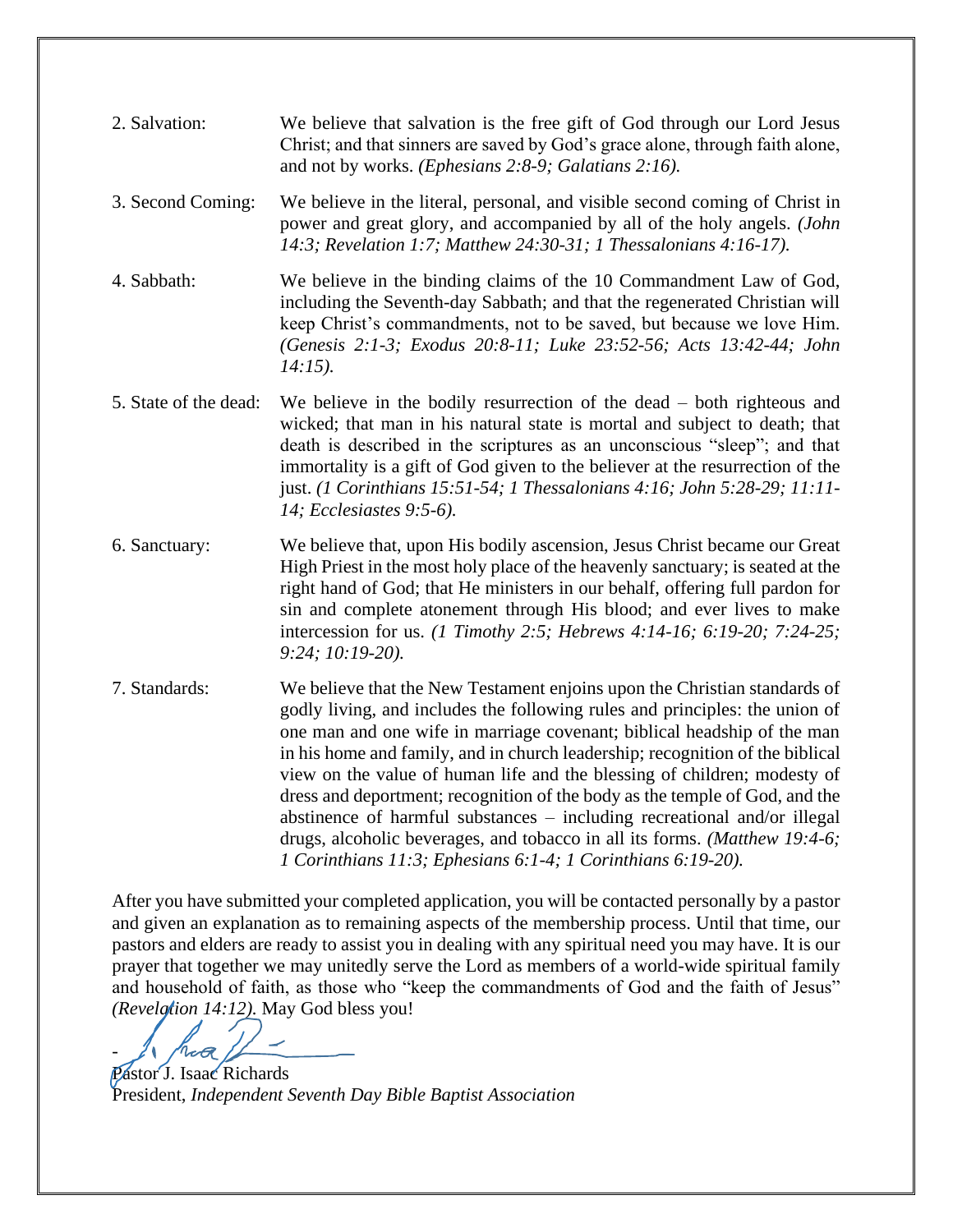

# Membership Application and Request Form

## ONLY ONE APPLICATION NEEDS BE COMPLETED PER CHURCH, INDIVIDUAL, OR FAMILY WITH RELATED MEMBERS OF THE SAME HOUSEHOLD.

## A SEPARATE APPLICATION MUST BE FILLED OUT FOR UNRELATED PERSONS.

## **IF YOU ARE APPLYING AS A CHURCH, PLEASE SKIP TO SECTION B**

## **SECTION A: INDIVIDUAL OR FAMILY MEMBERSHIP**

Please enter your name as you would like it to appear on your membership certificate and in our church directory. Fill out and return the following information:

> *I have received Jesus Christ as my personal Savior and Lord, and desire to become an active member and support the ministries of the ISDBA. Therefore, I hereby apply for membership.*

| First and Last Name:    | Date of Birth:                                              |
|-------------------------|-------------------------------------------------------------|
|                         |                                                             |
|                         |                                                             |
|                         |                                                             |
| Address:                | Place of Birth:                                             |
|                         |                                                             |
|                         |                                                             |
|                         |                                                             |
| Home Phone:             | Occupation:                                                 |
|                         |                                                             |
|                         |                                                             |
|                         |                                                             |
| <b>Alternate Phone:</b> | <b>Marital Status:</b>                                      |
|                         |                                                             |
|                         | $\Box$ Single $\Box$ Married $\Box$ Divorced $\Box$ Widowed |
|                         | $\Box$ Remarried                                            |
|                         |                                                             |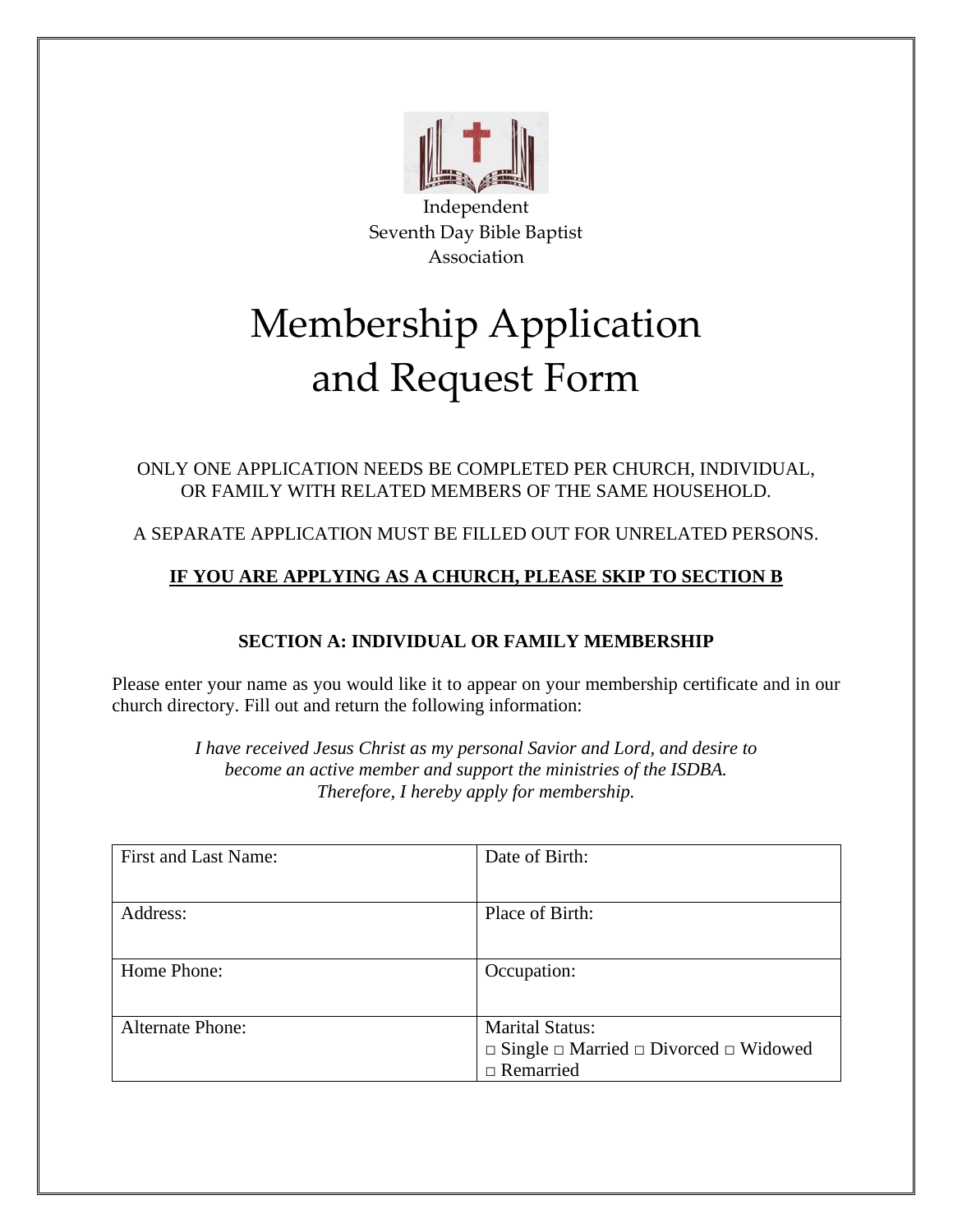| Email:                                    | Family members in your current household: |
|-------------------------------------------|-------------------------------------------|
| *Church previously attended or member of: | Date of Baptism:                          |
| <b>Previous Church Address:</b>           | <b>Previous Church Phone Number:</b>      |
| Reason for Leaving:                       | Length of time you were a member:         |

\*If you were not previously a member of a Church, please indicate "N/A" for "Not-Applicable".

Please fill out the following information for each family member joining:

| First and Last Name: | Date of Birth:   |
|----------------------|------------------|
| Place of Birth:      | Date of Baptism: |

| First and Last Name: | Date of Birth:   |
|----------------------|------------------|
| Place of Birth:      | Date of Baptism: |

| First and Last Name: | Date of Birth:   |
|----------------------|------------------|
| Place of Birth:      | Date of Baptism: |
|                      |                  |

| First and Last Name: | Date of Birth:   |
|----------------------|------------------|
| Place of Birth:      | Date of Baptism: |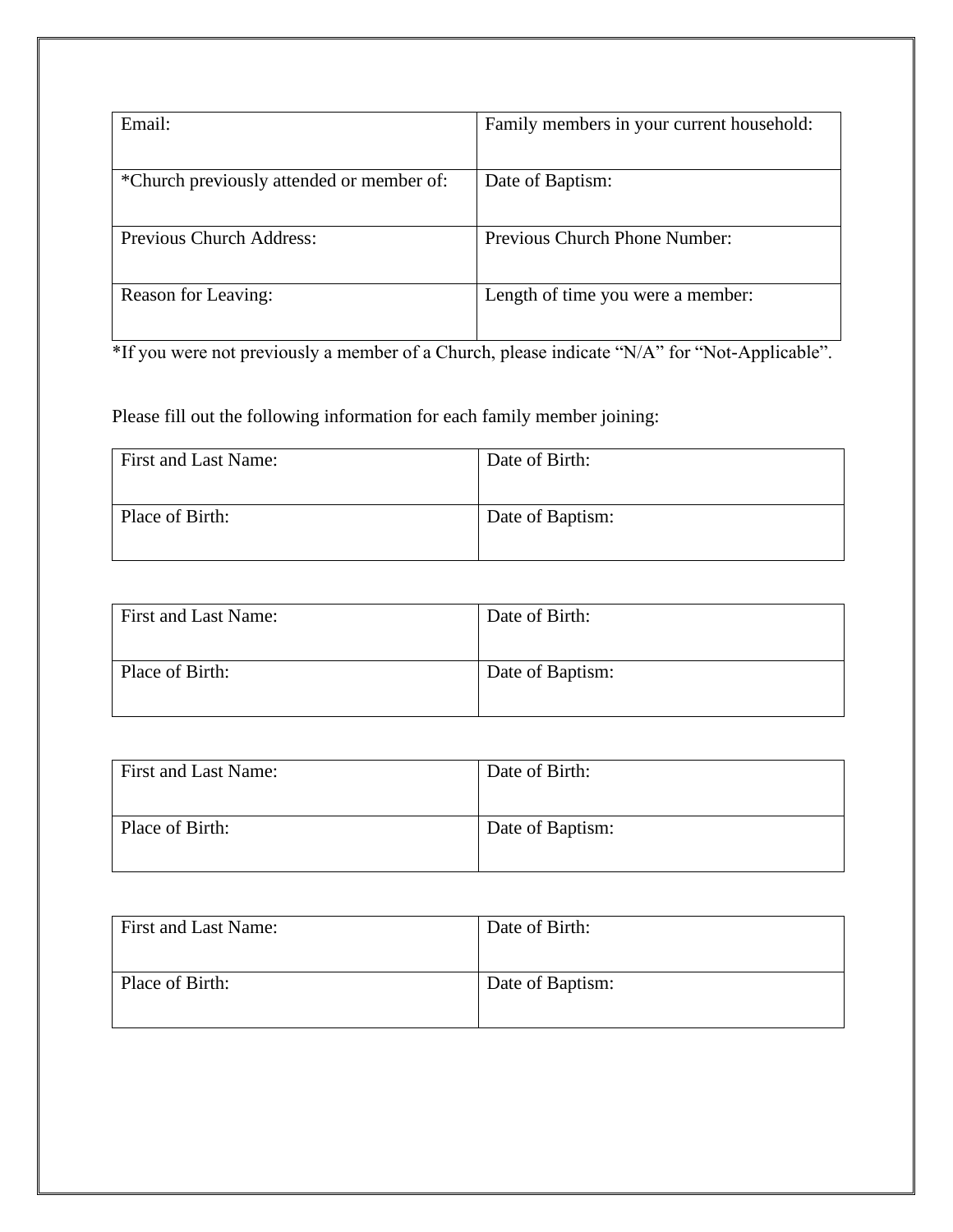What attracted you to our church family? \_\_\_\_\_\_\_\_\_\_\_\_\_\_\_\_\_\_\_\_\_\_\_\_\_\_\_\_\_\_\_\_\_\_\_\_\_\_\_\_\_\_\_\_

Please share with us when, where, and how you received Jesus Christ as your personal Savior and Lord. You may include Scripture as desired. (Use the back of this page or another piece of paper  $for extra space if needed):$ 

\_\_\_\_\_\_\_\_\_\_\_\_\_\_\_\_\_\_\_\_\_\_\_\_\_\_\_\_\_\_\_\_\_\_\_\_\_\_\_\_\_\_\_\_\_\_\_\_\_\_\_\_\_\_\_\_\_\_\_\_\_\_\_\_\_\_\_\_\_\_\_\_\_\_\_\_\_\_

\_\_\_\_\_\_\_\_\_\_\_\_\_\_\_\_\_\_\_\_\_\_\_\_\_\_\_\_\_\_\_\_\_\_\_\_\_\_\_\_\_\_\_\_\_\_\_\_\_\_\_\_\_\_\_\_\_\_\_\_\_\_\_\_\_\_\_\_\_\_\_\_\_\_\_\_\_\_

\_\_\_\_\_\_\_\_\_\_\_\_\_\_\_\_\_\_\_\_\_\_\_\_\_\_\_\_\_\_\_\_\_\_\_\_\_\_\_\_\_\_\_\_\_\_\_\_\_\_\_\_\_\_\_\_\_\_\_\_\_\_\_\_\_\_\_\_\_\_\_\_\_\_\_\_\_\_

\_\_\_\_\_\_\_\_\_\_\_\_\_\_\_\_\_\_\_\_\_\_\_\_\_\_\_\_\_\_\_\_\_\_\_\_\_\_\_\_\_\_\_\_\_\_\_\_\_\_\_\_\_\_\_\_\_\_\_\_\_\_\_\_\_\_\_\_\_\_\_\_\_\_\_\_\_\_

\_\_\_\_\_\_\_\_\_\_\_\_\_\_\_\_\_\_\_\_\_\_\_\_\_\_\_\_\_\_\_\_\_\_\_\_\_\_\_\_\_\_\_\_\_\_\_\_\_\_\_\_\_\_\_\_\_\_\_\_\_\_\_\_\_\_\_\_\_\_\_\_\_\_\_\_\_\_

\_\_\_\_\_\_\_\_\_\_\_\_\_\_\_\_\_\_\_\_\_\_\_\_\_\_\_\_\_\_\_\_\_\_\_\_\_\_\_\_\_\_\_\_\_\_\_\_\_\_\_\_\_\_\_\_\_\_\_\_\_\_\_\_\_\_\_\_\_\_\_\_\_\_\_\_\_\_

\_\_\_\_\_\_\_\_\_\_\_\_\_\_\_\_\_\_\_\_\_\_\_\_\_\_\_\_\_\_\_\_\_\_\_\_\_\_\_\_\_\_\_\_\_\_\_\_\_\_\_\_\_\_\_\_\_\_\_\_\_\_\_\_\_\_\_\_\_\_\_\_\_\_\_\_\_\_

Have you followed the Lord in water baptism SINCE you received Jesus Christ as your personal Savior and Lord?

О Yes

о  $N<sub>0</sub>$ 

If not, ARE YOU WILLING TO IDENTIFY with Christ and His Church publicly through water baptism as part of your commitment to our community of faith?

O Yes

0. No

Are you growing in grace and in your understanding of Scripture and God's will for your life? Please explain:

\_\_\_\_\_\_\_\_\_\_\_\_\_\_\_\_\_\_\_\_\_\_\_\_\_\_\_\_\_\_\_\_\_\_\_\_\_\_\_\_\_\_\_\_\_\_\_\_\_\_\_\_\_\_\_\_\_\_\_\_\_\_\_\_\_\_\_\_\_\_\_\_\_\_\_\_\_\_

\_\_\_\_\_\_\_\_\_\_\_\_\_\_\_\_\_\_\_\_\_\_\_\_\_\_\_\_\_\_\_\_\_\_\_\_\_\_\_\_\_\_\_\_\_\_\_\_\_\_\_\_\_\_\_\_\_\_\_\_\_\_\_\_\_\_\_\_\_\_\_\_\_\_\_\_\_\_

What spiritual gifts (abilities) do you believe the Holy Spirit has given you to use for building up the Body of Christ? *(See Romans 12; 1 Corinthians 12; Ephesians 4)*: \_\_\_\_\_\_\_\_\_\_\_\_\_\_\_\_\_\_\_\_\_\_

\_\_\_\_\_\_\_\_\_\_\_\_\_\_\_\_\_\_\_\_\_\_\_\_\_\_\_\_\_\_\_\_\_\_\_\_\_\_\_\_\_\_\_\_\_\_\_\_\_\_\_\_\_\_\_\_\_\_\_\_\_\_\_\_\_\_\_\_\_\_\_\_\_\_\_\_\_\_

\_\_\_\_\_\_\_\_\_\_\_\_\_\_\_\_\_\_\_\_\_\_\_\_\_\_\_\_\_\_\_\_\_\_\_\_\_\_\_\_\_\_\_\_\_\_\_\_\_\_\_\_\_\_\_\_\_\_\_\_\_\_\_\_\_\_\_\_\_\_\_\_\_\_\_\_\_\_

In what ways can we, as church, minister more effectively to your spiritual needs?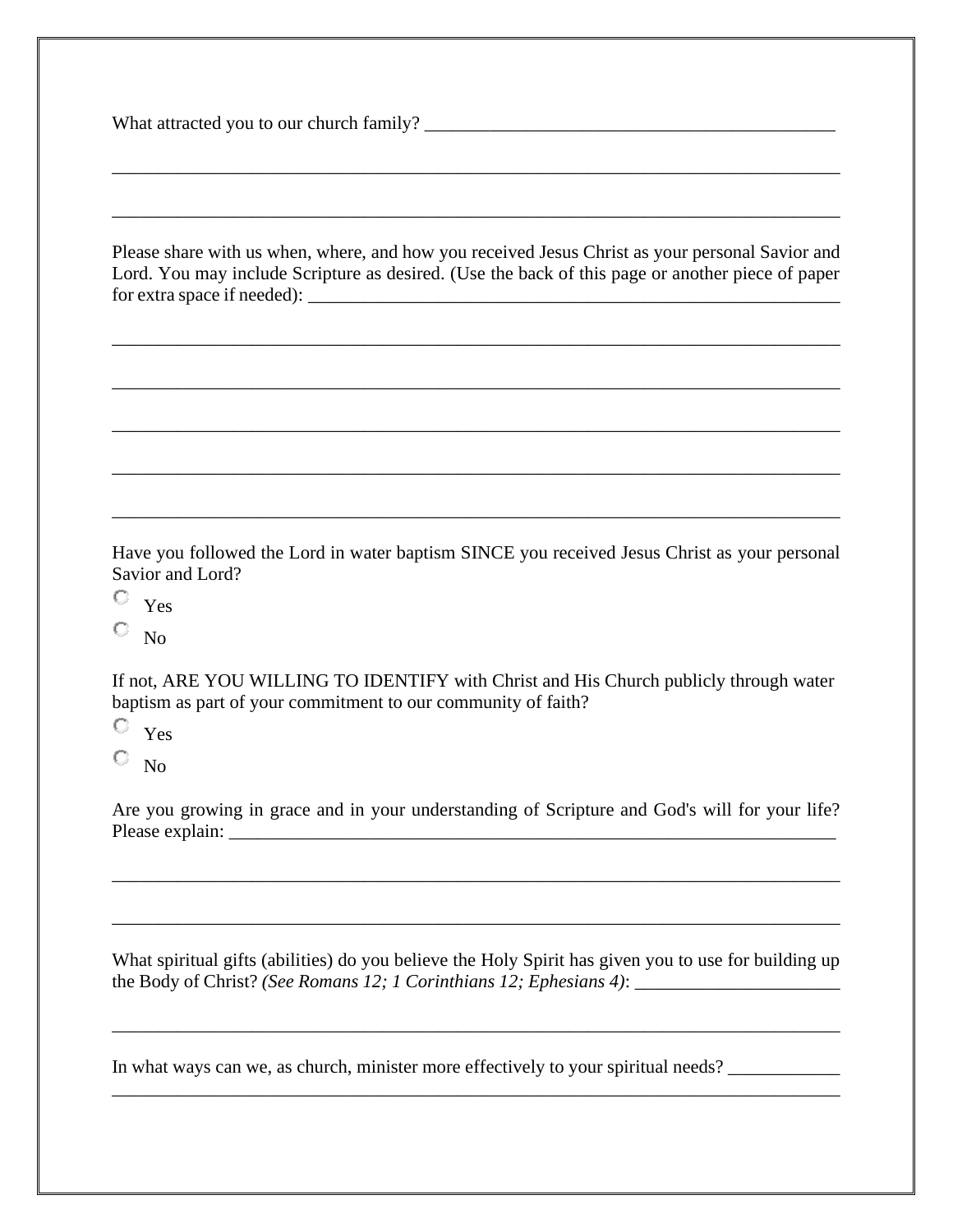MY COMMITMENT TO THE INDEPENDENT SEVENTH DAY BIBLE BAPTIST ASSOCIATION:

П I affirm my personal faith in Jesus Christ as my Savior and Lord and agree with the ISDBA Articles of Faith.

П. I voluntarily choose to join this Association and body of believers, and agree to uphold the mission of the ISDBA.

My name and today's date (mm/dd/yy) below indicate my desire to join in membership with the Independent Seventh Day Bible Baptist Association:

| Additional baptized family members: |  |
|-------------------------------------|--|
|                                     |  |
|                                     |  |
|                                     |  |
|                                     |  |

Please scan and email this completed form to: **support@isdba.org**

Or mail to:

#### **Independent Seventh Day Bible Baptist Association (or ISDBA) HC01 Box 120 Gakona, AK 99586**

Once your application is received, you will be contacted by one of our pastors by phone to help answer any questions you may have and to discuss your membership. Upon approval, you will then receive a Membership Certificate for each member applying.

We look forward to you joining our family. Welcome home!

| Office Use Only                              |  |
|----------------------------------------------|--|
| <b>Administrative Pastor Recommendation:</b> |  |

\_\_\_\_\_\_\_\_\_\_\_\_\_\_\_\_\_\_\_\_\_\_\_\_\_\_\_\_\_\_\_\_\_\_\_\_\_\_\_\_\_\_\_\_\_\_\_\_\_\_\_\_\_\_\_\_\_\_\_\_\_\_\_\_\_\_\_\_\_\_\_\_\_\_\_\_\_\_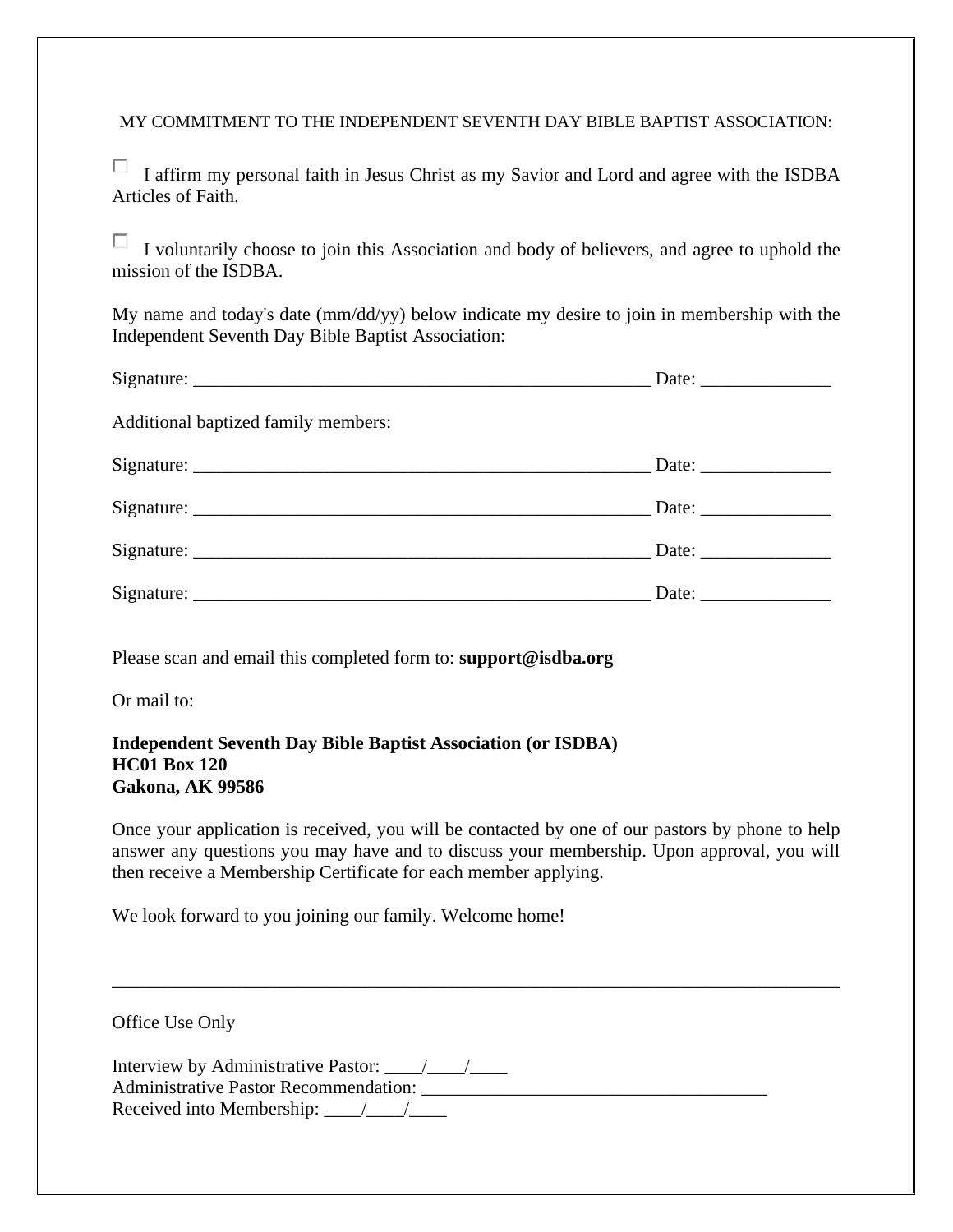## **SECTION B: CHURCH ASSOCIATION MEMBERSHIP**

Please enter your Church name as you would like it to appear on your membership certificate and in our church directory. Fill out and return the following information:

*We are a Bible-believing, Sabbath-keeping Church, upholding Jesus Christ as Savior and Lord, and desire to become an active member and support the ministries of the ISDBA. Therefore, we hereby apply for membership.*

| <b>Church Information</b>                       | <b>Pastor Information</b>                                   |
|-------------------------------------------------|-------------------------------------------------------------|
| <b>Church Name:</b>                             | Name of Pastor or Church Leader:                            |
| Address:                                        | Date of Birth:                                              |
| Office Phone:                                   | Place of Birth:                                             |
| <b>Alternate Phone:</b>                         | Occupation (if bi-vocational or not full time):             |
| Email:                                          | <b>Marital Status:</b>                                      |
|                                                 | $\Box$ Single $\Box$ Married $\Box$ Divorced $\Box$ Widowed |
|                                                 | $\Box$ Remarried                                            |
| *Church denomination previously a member<br>of: | Family members in current household:                        |
| Length of time Church was a member:             | Date of Baptism:                                            |
| Reason for Leaving:<br>ψTΓ                      | Length of time pastoring Church:                            |

\*If your Church was not previously a member of a denomination, please indicate "N/A" for "Not-Applicable".

\_\_\_\_\_\_\_\_\_\_\_\_\_\_\_\_\_\_\_\_\_\_\_\_\_\_\_\_\_\_\_\_\_\_\_\_\_\_\_\_\_\_\_\_\_\_\_\_\_\_\_\_\_\_\_\_\_\_\_\_\_\_\_\_\_\_\_\_\_\_\_\_\_\_\_\_\_\_

\_\_\_\_\_\_\_\_\_\_\_\_\_\_\_\_\_\_\_\_\_\_\_\_\_\_\_\_\_\_\_\_\_\_\_\_\_\_\_\_\_\_\_\_\_\_\_\_\_\_\_\_\_\_\_\_\_\_\_\_\_\_\_\_\_\_\_\_\_\_\_\_\_\_\_\_\_\_

What attracted you to our Association? \_\_\_\_\_\_\_\_\_\_\_\_\_\_\_\_\_\_\_\_\_\_\_\_\_\_\_\_\_\_\_\_\_\_\_\_\_\_\_\_\_\_\_\_\_\_

Please share with us your Church story: how you got started, how your Church learned about the Sabbath, and anything else you feel is important for us to understand about your Church family. You may include Scripture as desired. (Use the back of this page or another piece of paper for extra space if needed):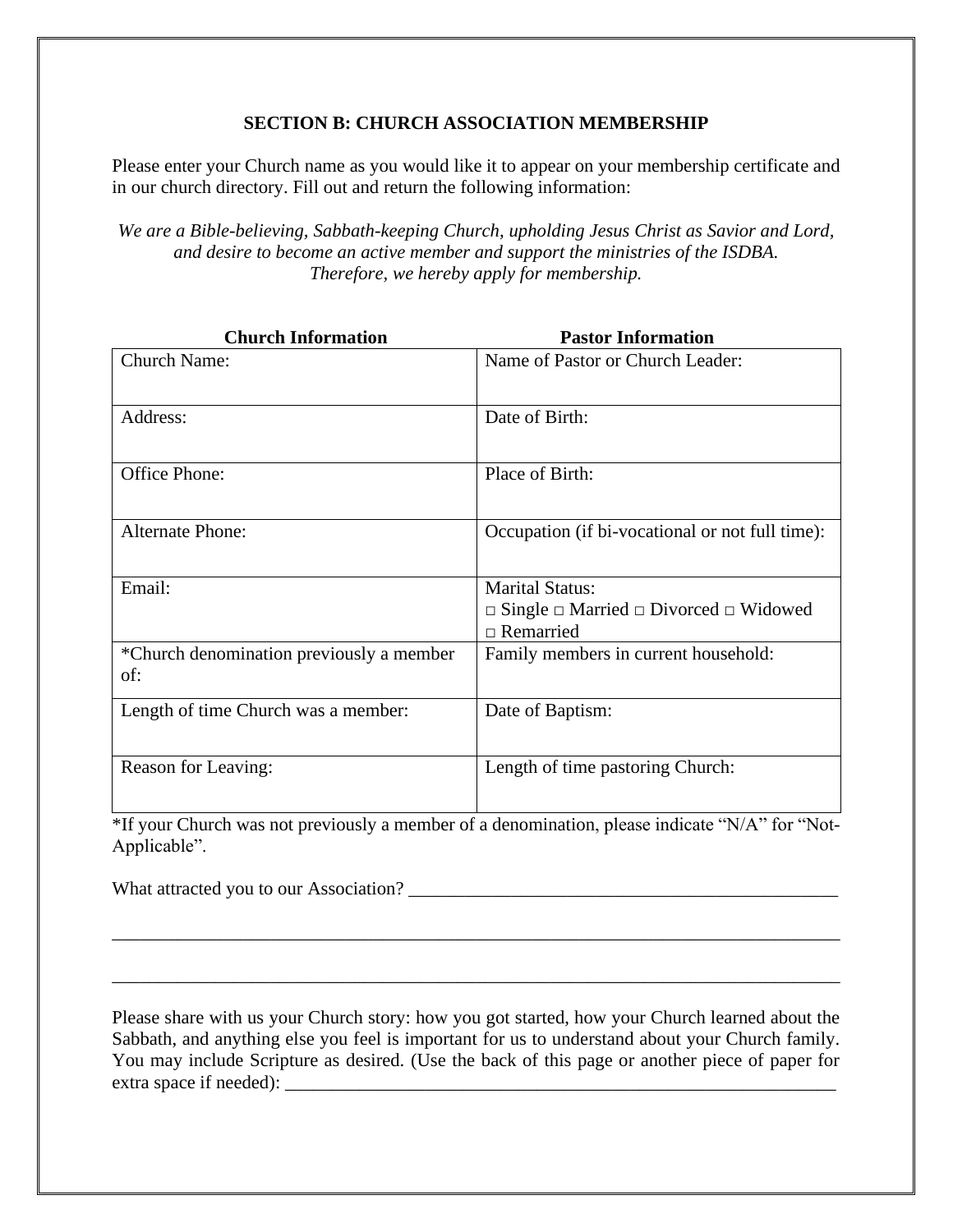How has your Church grown in grace and in the understanding of Scripture? Please  $explain:$ 

\_\_\_\_\_\_\_\_\_\_\_\_\_\_\_\_\_\_\_\_\_\_\_\_\_\_\_\_\_\_\_\_\_\_\_\_\_\_\_\_\_\_\_\_\_\_\_\_\_\_\_\_\_\_\_\_\_\_\_\_\_\_\_\_\_\_\_\_\_\_\_\_\_\_\_\_\_\_

\_\_\_\_\_\_\_\_\_\_\_\_\_\_\_\_\_\_\_\_\_\_\_\_\_\_\_\_\_\_\_\_\_\_\_\_\_\_\_\_\_\_\_\_\_\_\_\_\_\_\_\_\_\_\_\_\_\_\_\_\_\_\_\_\_\_\_\_\_\_\_\_\_\_\_\_\_\_

\_\_\_\_\_\_\_\_\_\_\_\_\_\_\_\_\_\_\_\_\_\_\_\_\_\_\_\_\_\_\_\_\_\_\_\_\_\_\_\_\_\_\_\_\_\_\_\_\_\_\_\_\_\_\_\_\_\_\_\_\_\_\_\_\_\_\_\_\_\_\_\_\_\_\_\_\_\_

\_\_\_\_\_\_\_\_\_\_\_\_\_\_\_\_\_\_\_\_\_\_\_\_\_\_\_\_\_\_\_\_\_\_\_\_\_\_\_\_\_\_\_\_\_\_\_\_\_\_\_\_\_\_\_\_\_\_\_\_\_\_\_\_\_\_\_\_\_\_\_\_\_\_\_\_\_\_

\_\_\_\_\_\_\_\_\_\_\_\_\_\_\_\_\_\_\_\_\_\_\_\_\_\_\_\_\_\_\_\_\_\_\_\_\_\_\_\_\_\_\_\_\_\_\_\_\_\_\_\_\_\_\_\_\_\_\_\_\_\_\_\_\_\_\_\_\_\_\_\_\_\_\_\_\_\_

What spiritual gifts (abilities) do you believe the Holy Spirit has given your Church to use for building up the Body of Christ and in doing service for Him? *(See Romans 12; 1 Corinthians 12;*   $Ephesians 4)$ :

In what ways can we, as an Association, minister more effectively to your Church's spiritual needs and support your vision for ministry?

\_\_\_\_\_\_\_\_\_\_\_\_\_\_\_\_\_\_\_\_\_\_\_\_\_\_\_\_\_\_\_\_\_\_\_\_\_\_\_\_\_\_\_\_\_\_\_\_\_\_\_\_\_\_\_\_\_\_\_\_\_\_\_\_\_\_\_\_\_\_\_\_\_\_\_\_\_\_

\_\_\_\_\_\_\_\_\_\_\_\_\_\_\_\_\_\_\_\_\_\_\_\_\_\_\_\_\_\_\_\_\_\_\_\_\_\_\_\_\_\_\_\_\_\_\_\_\_\_\_\_\_\_\_\_\_\_\_\_\_\_\_\_\_\_\_\_\_\_\_\_\_\_\_\_\_\_

#### OUR COMMITMENT TO THE INDEPENDENT SEVENTH DAY BIBLE BAPTIST ASSOCIATION:

п. We affirm our faith in Jesus Christ as Savior and Lord and agree with the ISDBA Articles of Faith.

П We voluntarily choose to join this Association and body of believers, and agree to uphold the mission of the ISDBA.

The name(s) and today's date (mm/dd/yy) below indicate our desire to join in membership with the Independent Seventh Day Bible Baptist Association:

| Signature of Pastor or Church Leader: | Date <sup>.</sup> |
|---------------------------------------|-------------------|
|---------------------------------------|-------------------|

Additional witnesses (Associate Pastors, Elders, or Board Members as necessary):

| Signature: | Date: |
|------------|-------|
| Signature: | Date: |
| Signature: | Date: |